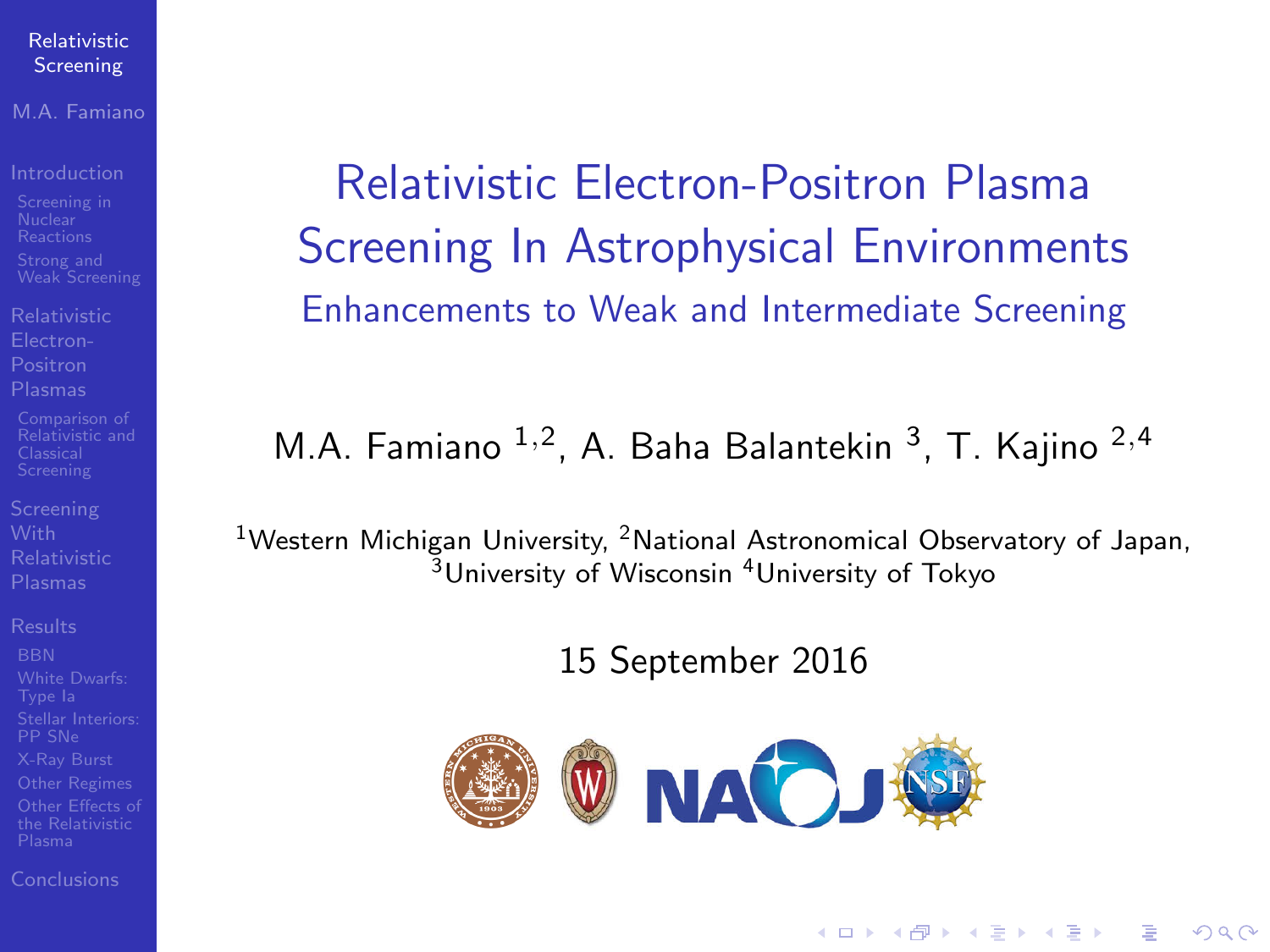### M.A. Famiano

- 
- [Relativistic](#page-5-0) Positron
- 
- 
- [Other Regimes](#page-14-0) [Other Effects of](#page-14-0)

[Conclusions](#page-14-0)

## **1** [Introduction](#page-2-0)

- [Screening in Nuclear Reactions](#page-2-0) [Strong and Weak Screening](#page-4-0)
- **2** [Relativistic Electron-Positron Plasmas](#page-5-0)
	- [Comparison of Relativistic and Classical Screening](#page-11-0)
- **3** [Screening With Relativistic Plasmas](#page-11-0)

## 4 [Results](#page-11-0)

**BRN** [White Dwarfs: Type Ia](#page-14-0) [Stellar Interiors: PP SNe](#page-14-0) [X-Ray Burst](#page-14-0) [Other Regimes](#page-14-0) [Other Effects of the Relativistic Plasma](#page-14-0)

## **6** [Conclusions](#page-14-0)

## **Outline**

**KORK STRAIN A BAR SHOP**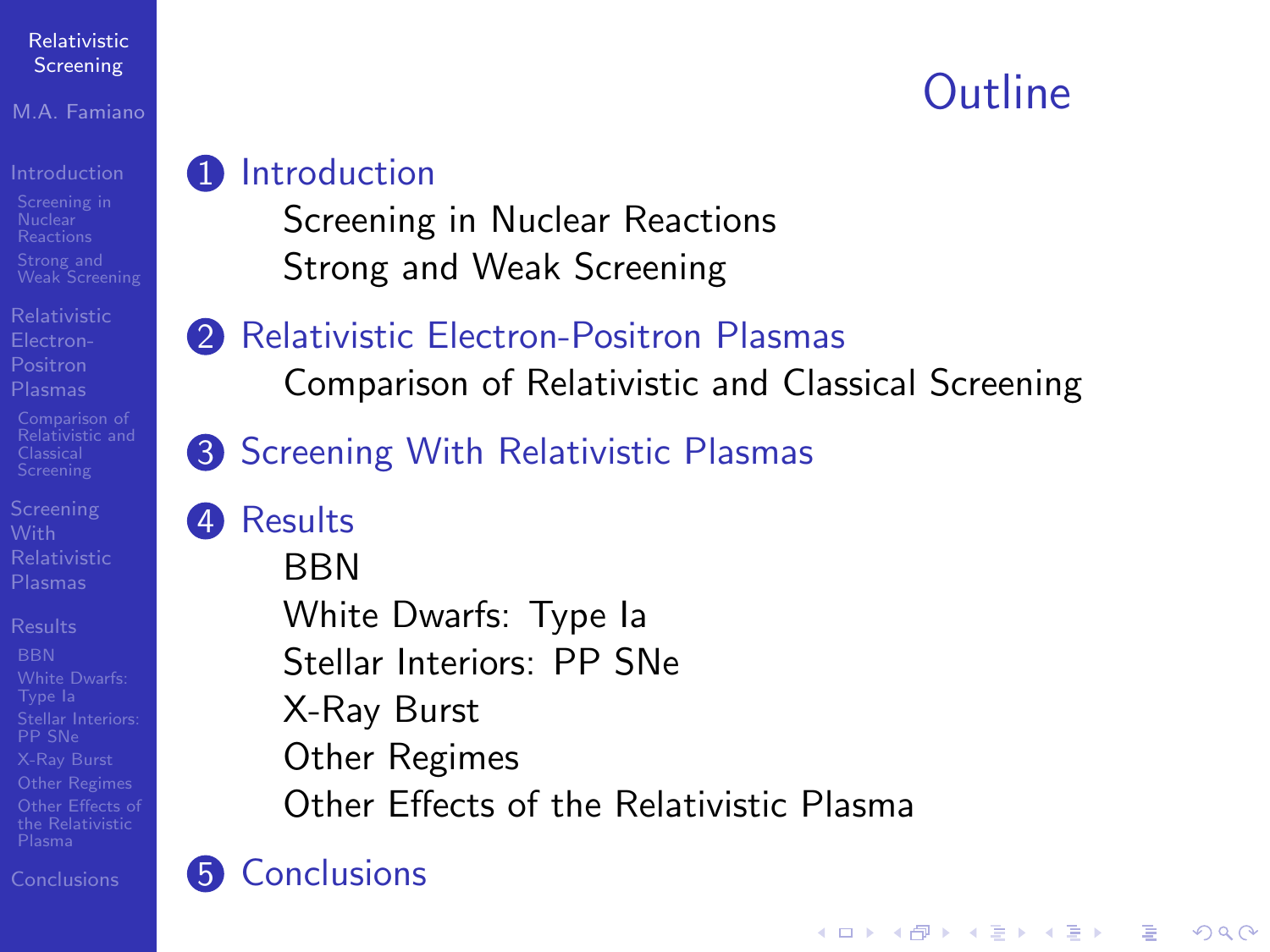<span id="page-2-0"></span>M.A. Famiano

[Screening in](#page-2-0) Nuclear Reactions

Positron

[Relativistic and](#page-11-0)

[Conclusions](#page-14-0)

## Review: Nuclear Screening



Assume constant electron background. Salpeter approximation assumes constant energy shift.

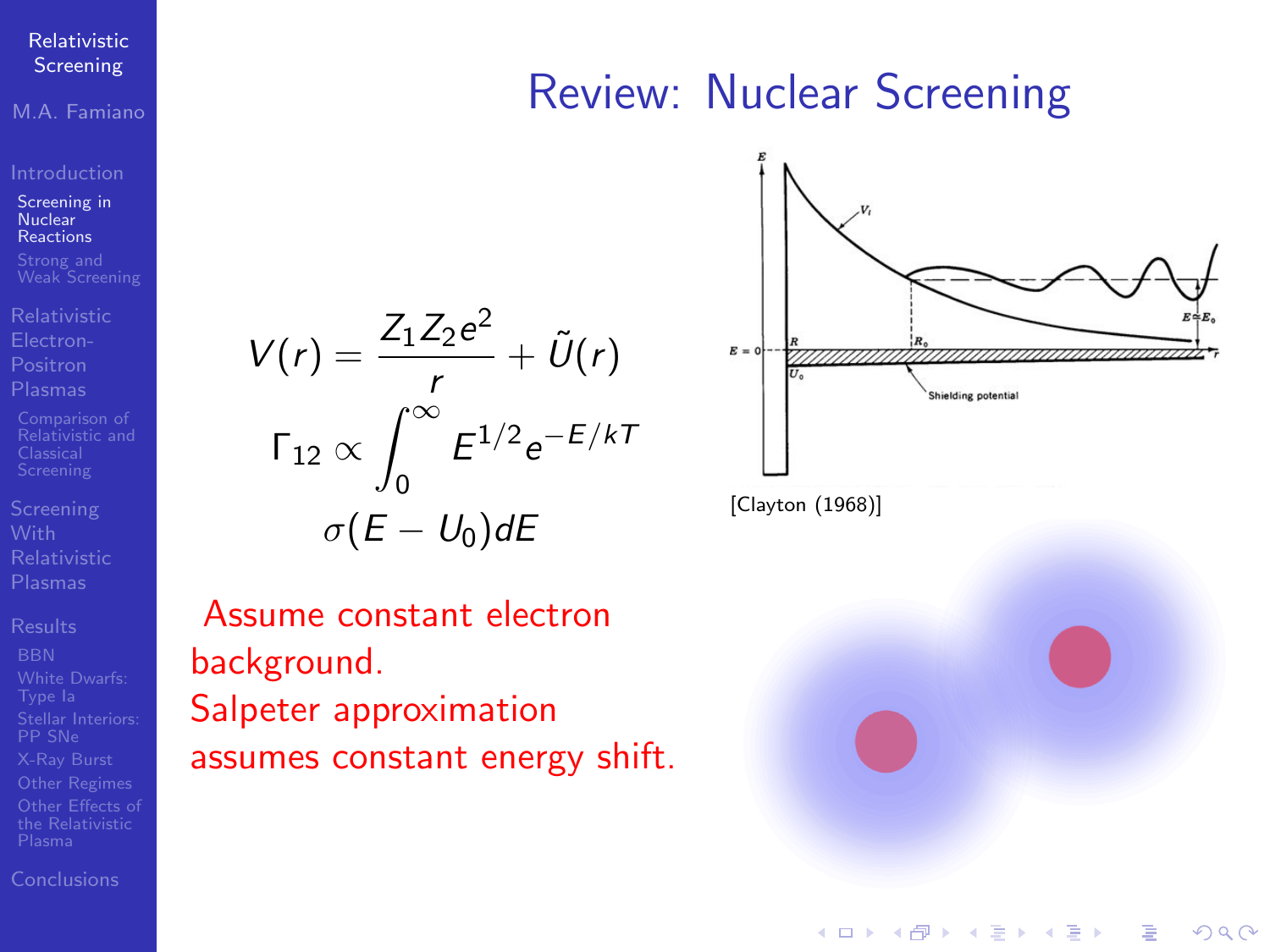M.A. Famiano

[Screening in](#page-2-0) Nuclear Reactions

[Relativistic](#page-5-0)

[Relativistic and](#page-11-0)

[Results](#page-11-0)

[Conclusions](#page-14-0)

## $V(r) = \frac{Z_1 Z_2 e^2}{r}$  $\frac{Z_2e}{r} + \tilde{U}(r)$ Γ<sub>12</sub>  $\propto \int^\infty$ 0  $E^{1/2}e^{-E/kT}$  $\times \sigma(E-U_0)dE$

Assume constant electron background. Salpeter approximation assumes constant energy shift.



Review: Nuclear Screening

Approximate turning-point (fm) vs particle energy in screened and unscreened case.(C+C)

イロト イ押 トイヨト イヨト

 $\Omega$ 

Energy shift changes classical turning point in a Coulomb potential.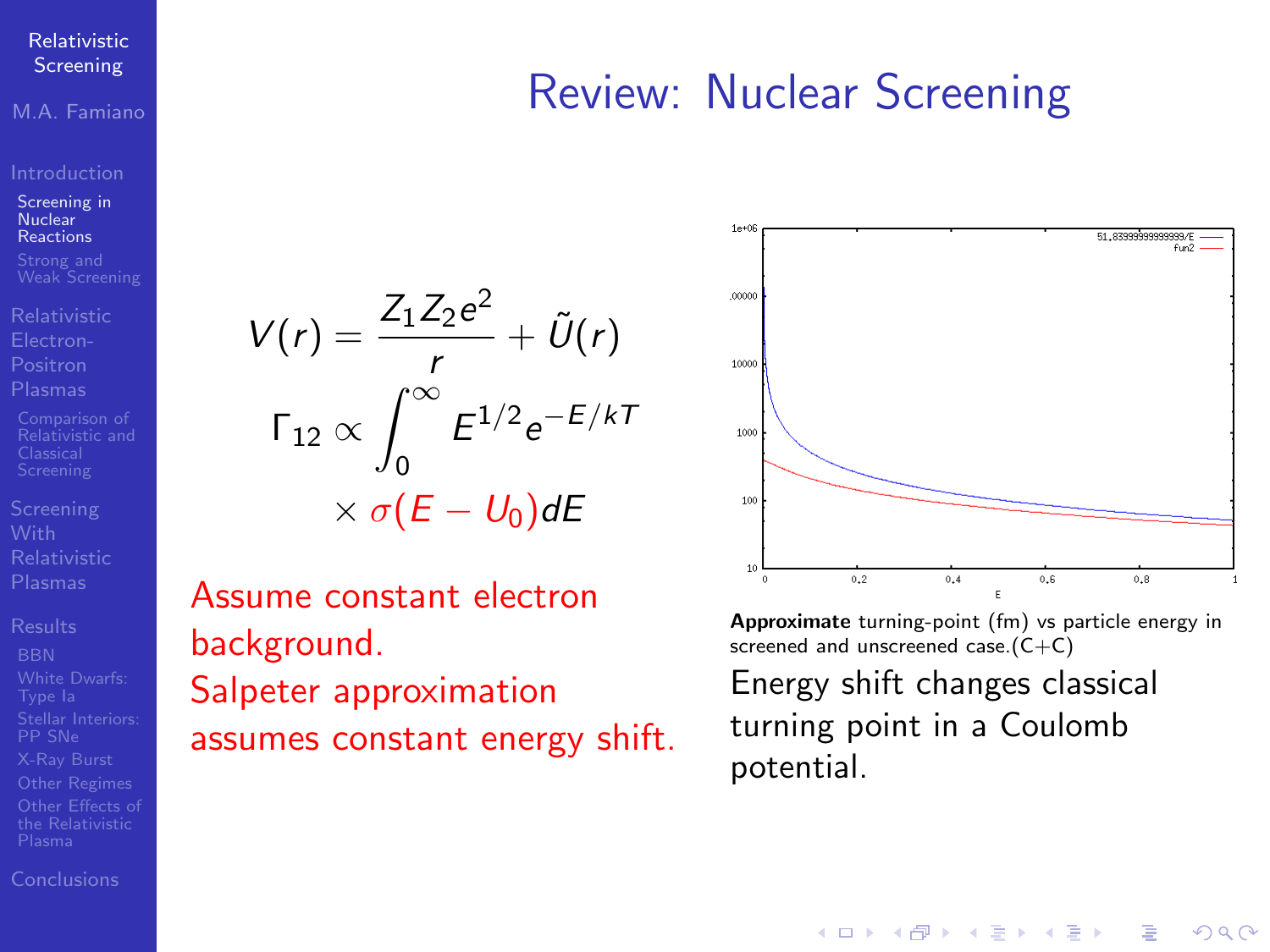M.A. Famiano

Strong and [Weak Screening](#page-4-0)

**Positron** 

[Relativistic and](#page-11-0)

[Conclusions](#page-14-0)

## Review: Strong and Weak Screening Regimes

### <span id="page-4-0"></span>Weak Screening

Salpeter Approximation Shift in energy changes classical turning point.

> $E_C \ll kT$  $V(r)_{scr} \rightarrow V_0(r) e^{-r/\lambda}D$  $Γ_{scr} \rightarrow e^{-U_0/kt} Γ_0$  $\lambda_D = \left(\frac{T}{4\pi r^2 \pi \Sigma G} \right)$  $4\pi e^2 n \sum_i (Z_i + Z_i^2) Y_i$  $\setminus$ <sup>1/2</sup>

- Debye-Huckel Screening: Poisson Equation to first order.
- NOTE: Corrections to the ion-sphere model may result in potential shifts ∼ a few percent.

$$
\langle \sigma v \rangle_{scr} = f \langle \sigma v \rangle_0 = e^{-U_0/T} \langle \sigma v \rangle_0
$$

$$
f = \exp\left[\frac{Z_1 Z_2 e^2}{\lambda_D T}\right]
$$

Strong Screening Ion-Sphere

$$
\begin{aligned} E_C &\gtrsim k \tau \\ U_0 &\propto \left[ (Z_1 + Z_2)^{5/3} - Z_1^{5/3} - Z_2^{5/3} \right] \\ &\times \frac{\rho}{M_{12}} \tau \end{aligned}
$$

Ions approach a lattice-like configuration.



イロト イ押ト イヨト イヨト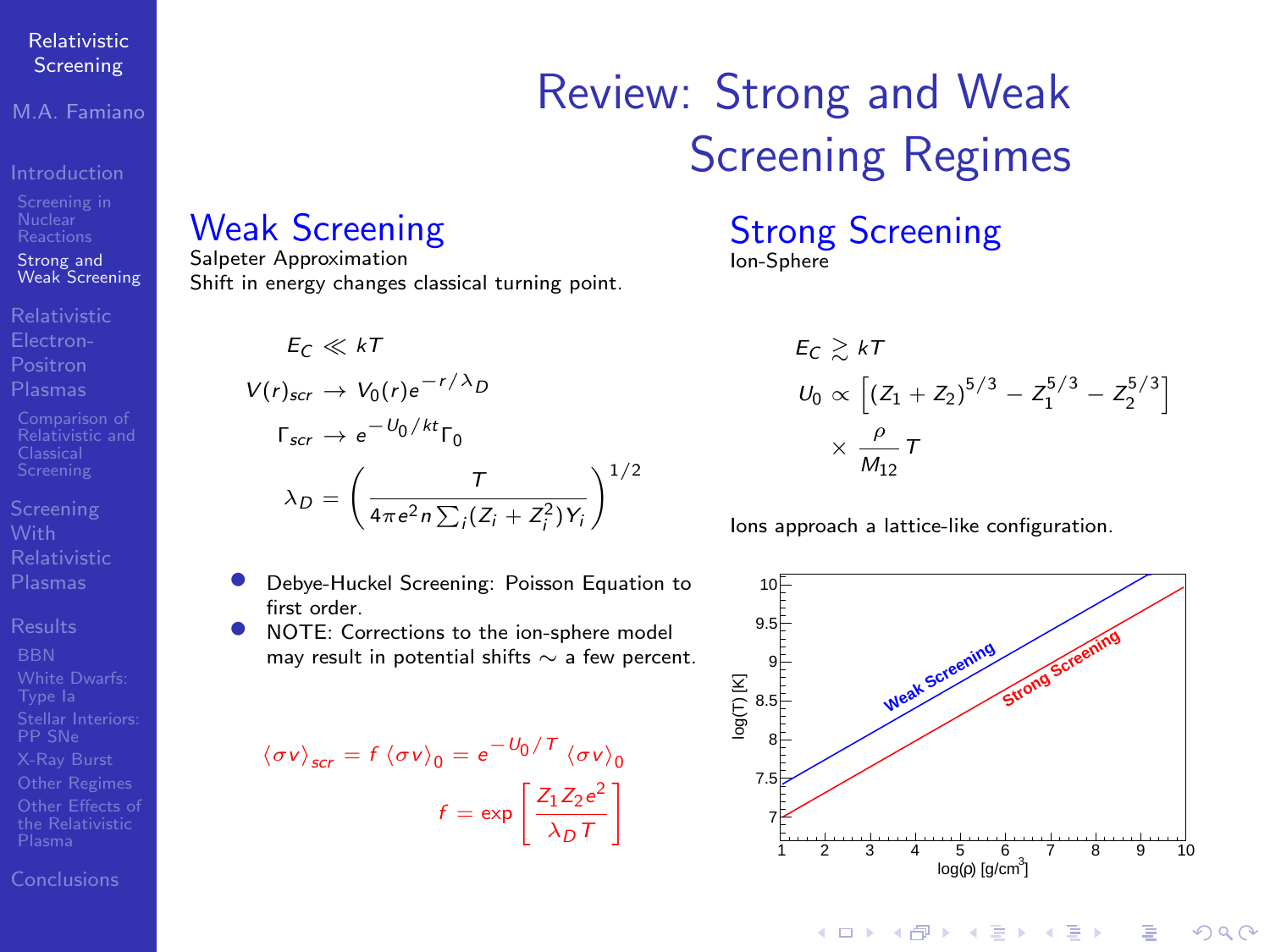### M.A. Famiano

[Relativistic](#page-5-0) Electron-Positron Plasmas

 $\pi^2$  $\lambda_D^2$   $= e^2 \frac{\partial}{\partial \mu} \int_0^\infty$ 

[Relativistic and](#page-11-0)

[Conclusions](#page-14-0)

## Relativistic Plasmas

<span id="page-5-0"></span>Screening of reaction rates using  $\mathrm{e}^-\mathrm{e}^+$  plasmas.

Schwinger-Dyson equation for photon propagator.

 $dpp^2$   $\left[\frac{1}{(E-\mu)^2}\right]$ 

 $\frac{1}{e^{(E-\mu)/\mathcal{T}}+1}-\frac{1}{e^{(E+\mu)/\mathcal{T}}}$  $\frac{1}{e^{(E+\mu)/T}+1}$ Screening potential at close range

$$
V_C^{\rm scr}(r\ll\lambda_D)\sim V_C^{\rm bare}-\frac{Z_1Z_2e^2}{\lambda_D}=V_C^{\rm bare}-E_0
$$

High Temperature Limit

$$
E_0(T \gtrsim m_e) = \frac{Z_1 Z_2 e^3}{\pi} \left[ \mu^2 + \frac{\pi^2}{3} T^2 \right]^{1/2}
$$

$$
\sigma(E) \rightarrow \sigma(E + E_0)
$$

 $(1 - 4)$   $(1 - 4)$   $(1 - 4)$   $(1 - 4)$   $(1 - 4)$   $(1 - 4)$   $(1 - 4)$   $(1 - 4)$   $(1 - 4)$   $(1 - 4)$   $(1 - 4)$   $(1 - 4)$   $(1 - 4)$   $(1 - 4)$   $(1 - 4)$   $(1 - 4)$   $(1 - 4)$   $(1 - 4)$   $(1 - 4)$   $(1 - 4)$   $(1 - 4)$   $(1 - 4)$   $(1 - 4)$   $(1 - 4)$   $(1 -$  $\equiv$  $\Omega$ 

 $\lambda$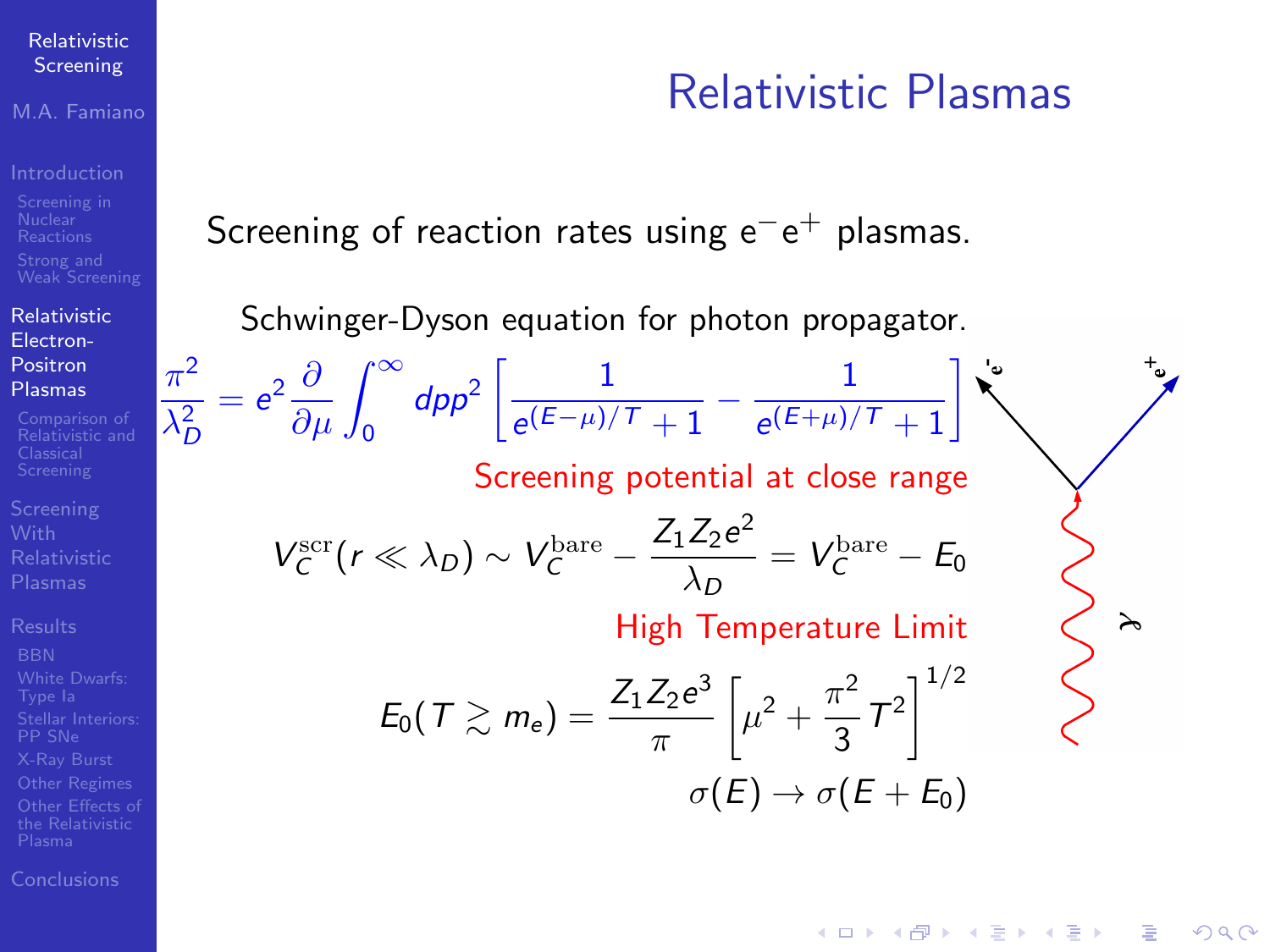### M.A. Famiano

### [Relativistic](#page-5-0) Electron-Positron Plasmas

- [Relativistic and](#page-11-0)
- 
- 

- $\bullet\,\,e^+e^-\,$  plasma
- $T \rightarrow 0.5-1$  MeV
- Electron number density modified by pair production



Energy shift could be important for low-lying resonances.  $Z_1 = 2, Z_2 = 4$ 

### $10^{-1}$  1<br>−T (MeV) 1 :<br>ام<br>الم 10 10  $10^6$ 10 10  $10^9$   $\rightarrow$  $= 0$  MeV µ = 0.1 MeV µ = 0.2 MeV µ = 0.3 MeV µ = 0.4 MeV  $12 +$

Relativistic Plasmas





 $2990$ 

[\[Famiano, Balantekin, & Kajino \(2016\)\]](#page-15-2)

イロメ 不優 メイ君メ イ君メー 君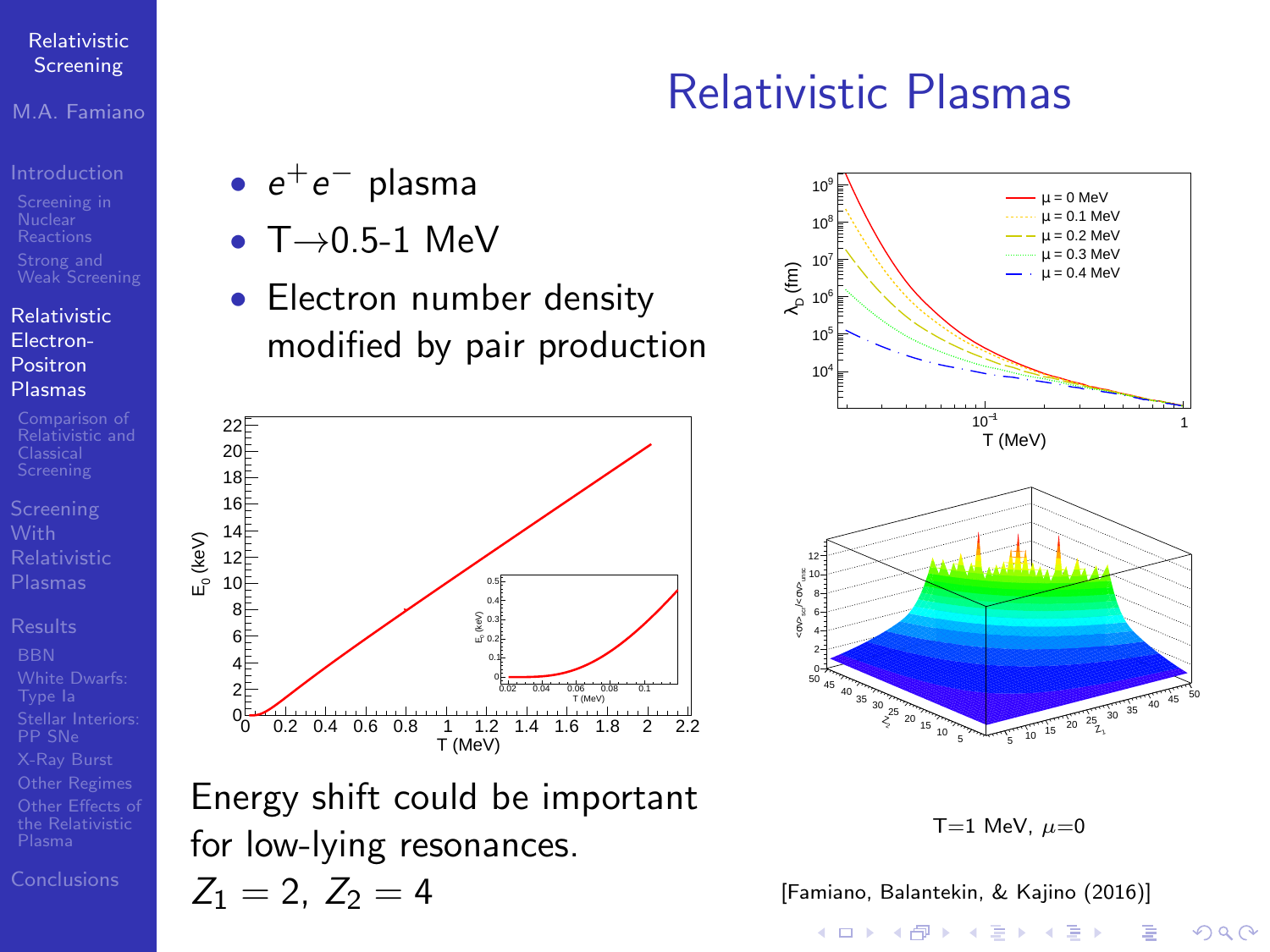M.A. Famiano

### [Relativistic](#page-5-0) Electron-Positron Plasmas

[Conclusions](#page-14-0)

### $T_a$ 1 2 3 4 5 6 7 8 9 10  $\begin{bmatrix} 2 & 10^3 \\ 1 & 2 & 10^3 \\ 1 & 1 & 10^3 \end{bmatrix}$  $10^{2}$ 10<sup>4</sup> **log(**ρ)=6 **log(**ρ)=6 **log(**ρ**)=7 log(**ρ**)=8 log(**ρ**)=9 log(**ρ**)=10**

Comparison of classical and relativistic Debye lengths. Assume C+C plasma. Classical Debye Length:

$$
\lambda_D = \left(\frac{T}{4\pi e^2 n \xi}\right)^{1/2}
$$

$$
\xi = \sum_i \left(Z_i^2 + Z_i\right) Y_i
$$

## Relativistic Effects

Example: Neutral <sup>12</sup>C Plasma



Approximate Screening Regimes

- Strong screening: ions "locked" into a lattice.
- Wigner-Seitz spheres.
- Ion-sphere approximation.

 $4$  ロ )  $4$   $\overline{r}$  )  $4$   $\overline{z}$  )  $4$   $\overline{z}$  )

 $QQ$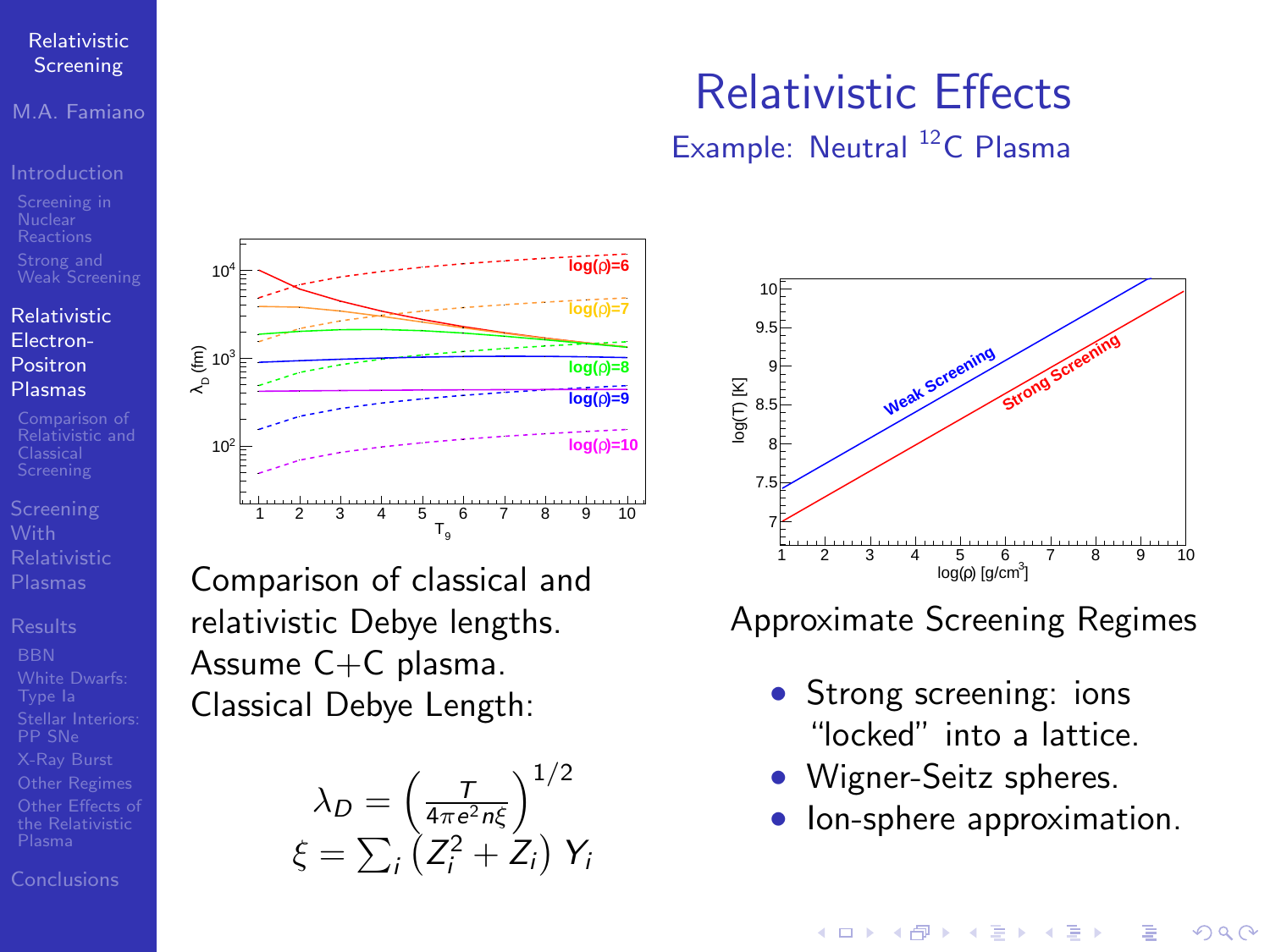M.A. Famiano

### [Relativistic](#page-5-0) Electron-Positron Plasmas

[Conclusions](#page-14-0)

### $T_a$ 1 2 3 4 5 6 7 8 9 10  $\begin{bmatrix} 2 & 10^3 \\ 1 & 2 & 10^3 \\ 1 & 1 & 10^3 \end{bmatrix}$  $10^{2}$ 10<sup>4</sup> **log(**ρ)=6 **log(**ρ)=6 **log(**ρ**)=7 log(**ρ**)=8 log(**ρ**)=9 log(**ρ**)=10**

Comparison of classical and relativistic Debye lengths. Assume C+C plasma. Classical Debye Length:

$$
\lambda_D = \left(\frac{7}{4\pi e^2 n \xi}\right)^{1/2}
$$

$$
\xi = \sum_i \left(Z_i^2 + Z_i\right) Y_i
$$

## Relativistic Effects

Example: Neutral <sup>12</sup>C Plasma



Where might relativistic screening be appropriate? How the intermediate screening region is handled can be quite important.

 $4$  ロ )  $4$   $\overline{r}$  )  $4$   $\overline{z}$  )  $4$   $\overline{z}$  )

 $QQ$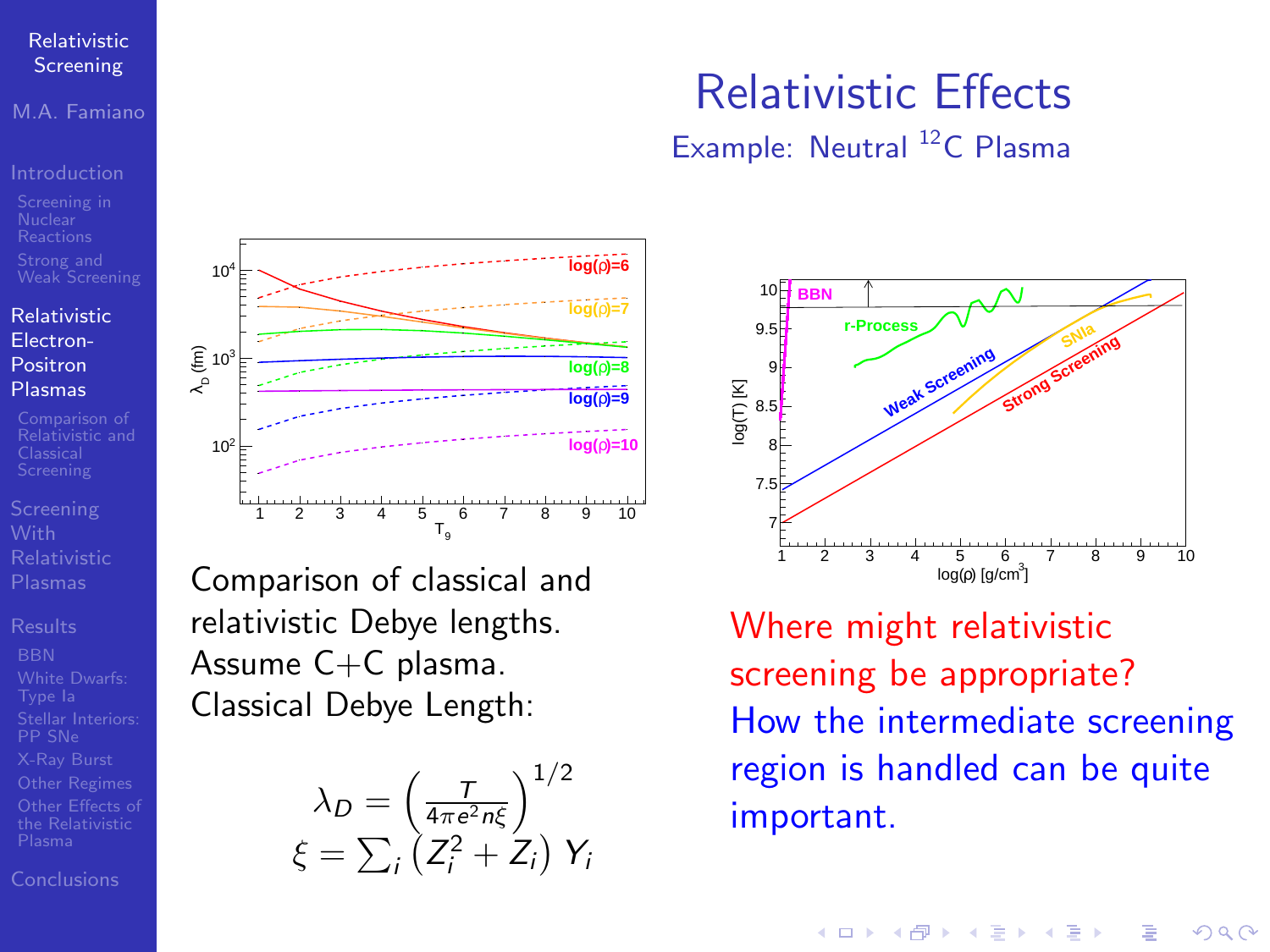M.A. Famiano

### [Relativistic](#page-5-0) Electron-Positron Plasmas

[Relativistic and](#page-11-0)

[Conclusions](#page-14-0)

### $T_{\alpha}$ 1 2 3 4 5 6 7 8 9 10  $\begin{bmatrix} 2 & 10^3 \\ 1 & 2 & 10^3 \\ 1 & 1 & 10^3 \end{bmatrix}$  $10^{2}$ 10<sup>4</sup> **log(**ρ)=6 **log(**ρ)=6 **log(**ρ**)=7 log(**ρ**)=8 log(**ρ**)=9 log(**ρ**)=10**

Comparison of classical and relativistic Debye lengths. Assume C+C plasma. Classical Debye Length:

$$
\lambda_D = \left(\frac{T}{4\pi e^2 n \xi}\right)^{1/2}
$$

$$
\xi = \sum_i \left(Z_i^2 + Z_i\right) Y_i
$$

## Relativistic Effects

Example: Neutral <sup>12</sup>C Plasma



## For WD ignition we will need quantum plasma physics.

 $4$  ロ )  $4$   $\overline{r}$  )  $4$   $\overline{z}$  )  $4$   $\overline{z}$  )  $QQ$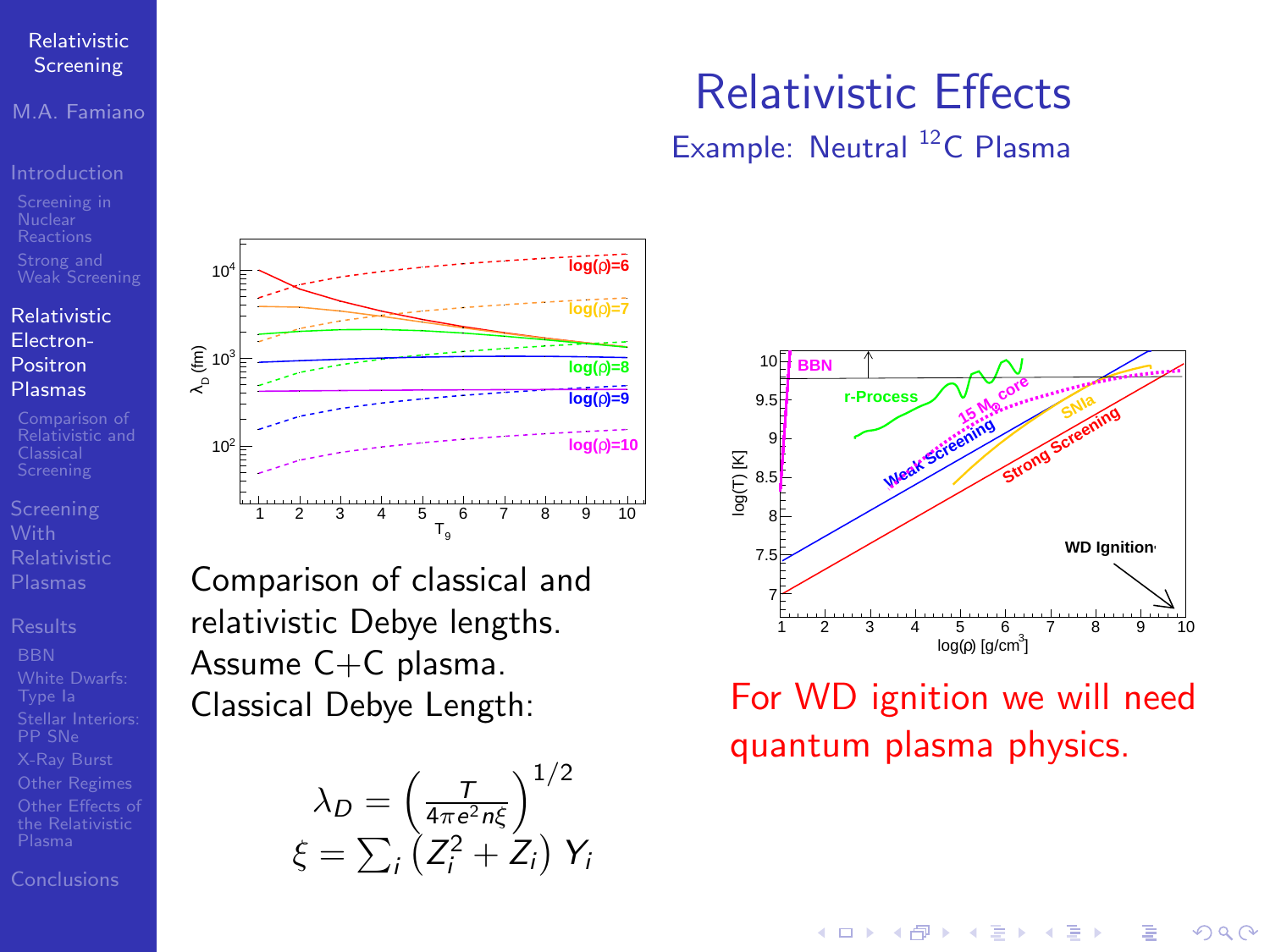<span id="page-10-0"></span>M.A. Famiano

### [Relativistic](#page-5-0) Electron-Positron Plasmas

[Relativistic and](#page-11-0)

[Conclusions](#page-14-0)

## Relativistic Effects

Example: Neutral <sup>12</sup>C Plasma



## For WD ignition we will need quantum plasma physics.

 $4$  ロ )  $4$   $\overline{r}$  )  $4$   $\overline{z}$  )  $4$   $\overline{z}$  )

 $QQ$ 



Comparison of classical and relativistic Debye lengths. Assume C+C plasma. Classical Debye Length:

$$
\lambda_D = \left(\frac{7}{4\pi e^2 n \xi}\right)^{1/2}
$$

$$
\xi = \sum_i \left(Z_i^2 + Z_i\right) Y_i
$$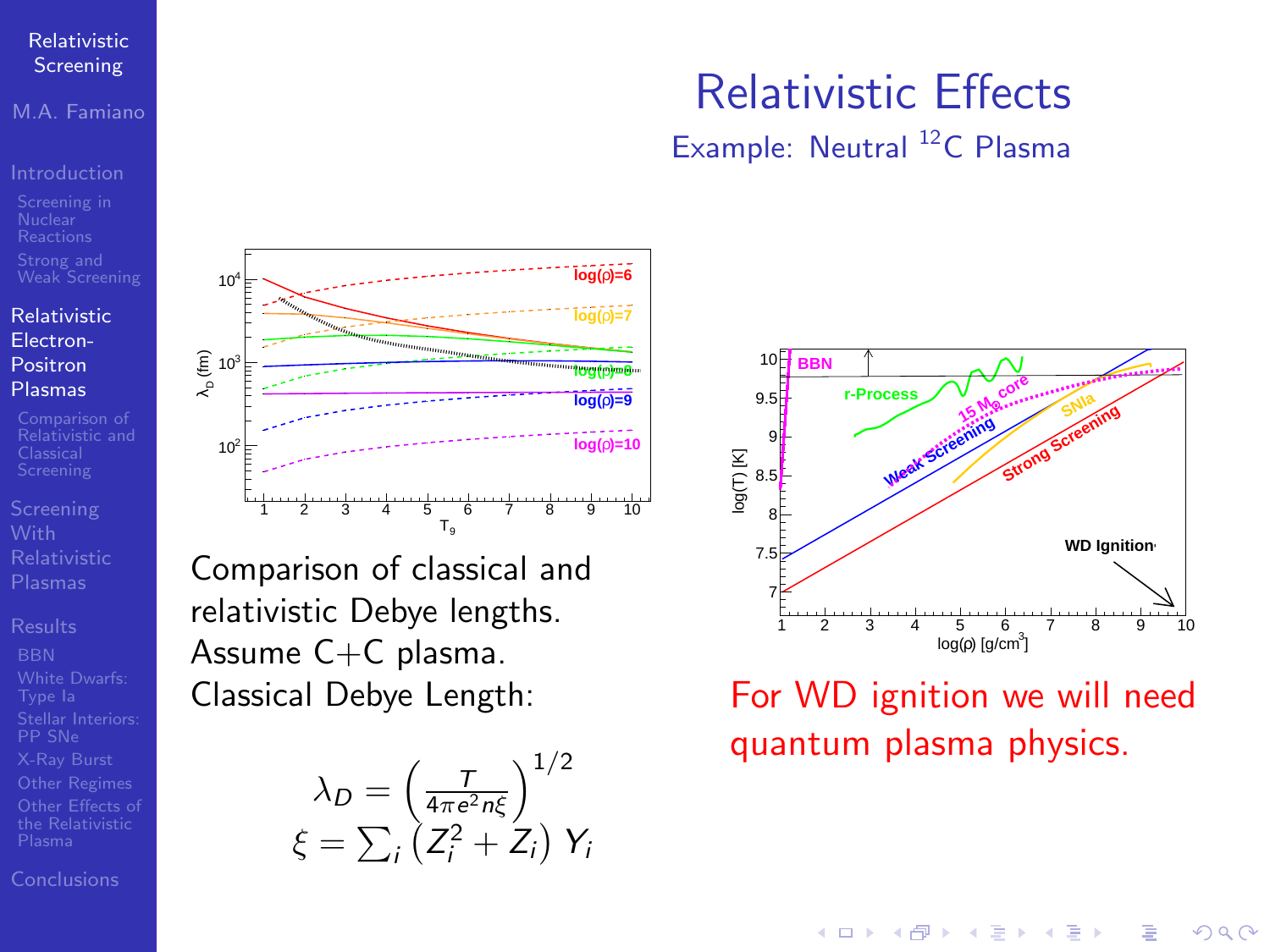### M.A. Famiano

- 
- 
- [Relativistic and](#page-11-0)
- 

### **BRN**

- 
- [Conclusions](#page-14-0)

# <span id="page-11-0"></span> $n_{\rm C}$  $^{12}$ C  $^{13}$ C  $\overline{^{10}B}$  $n_B$ 'n.  $\frac{100}{\text{m}} \frac{1}{\text{m}}$ <br>  $\frac{X}{X} = \frac{X_{scr} - X_{bare}}{X_{bare}}$ <br>
Note the <sup>7</sup>Be  $\rightarrow$  <sup>10</sup>C branch.<br> **Could a resonance here be**<br> **Significant?** • Nore massive nuclei not<br> **Significant?** • More massive nuclei not

- 
- Note the  $^7$ Be $\rightarrow$ <sup>10</sup>C branch. Could a resonance here be

significant?<br>[Broggini et al. (2012), Hammache et al. (2013)]

## Results for BBN





- Very small effects
- Low Z
- More massive nuclei not produced until  $T \lesssim 0.5$ MeV

Þ

 $QQ$ 

 $4$  ロ )  $4$   $\overline{r}$  )  $4$   $\overline{z}$  )  $4$   $\overline{z}$  )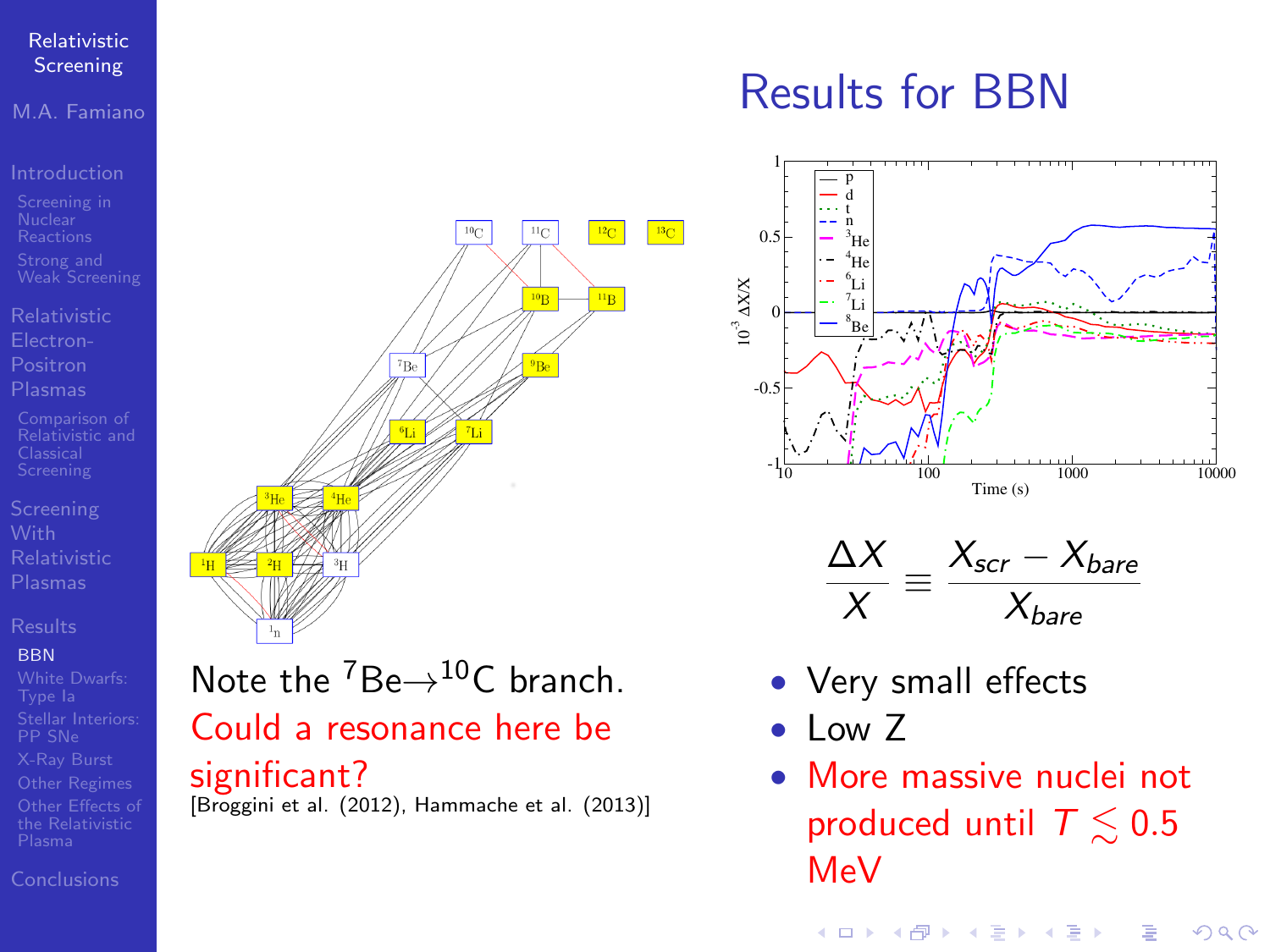### M.A. Famiano

[Relativistic and](#page-11-0)

### **BRN**

### [Conclusions](#page-14-0)

## Resonances in  ${}^{7}Be+{}^{3}He$

 $\mathbf{E} = \mathbf{A} \oplus \mathbf{A} + \mathbf{A} \oplus \mathbf{A} + \mathbf{A} \oplus \mathbf{A} + \mathbf{A} \oplus \mathbf{A} + \mathbf{A} \oplus \mathbf{A} + \mathbf{A} \oplus \mathbf{A} + \mathbf{A} \oplus \mathbf{A} + \mathbf{A} \oplus \mathbf{A} + \mathbf{A} \oplus \mathbf{A} + \mathbf{A} \oplus \mathbf{A} + \mathbf{A} \oplus \mathbf{A} + \mathbf{A} \oplus \mathbf{A} + \mathbf{A} \oplus \mathbf{A} + \mathbf{A$ 

 $2990$ 

<span id="page-12-0"></span>

- Resonances  $\leq 500$  keV ruled out [\[Hammache et al. \(2013\)\]](#page-15-4).
- TRRs including resonances are small in this regime.
- Shifts in resonances indicated above.
- Possible effect for sub-threshold resonances.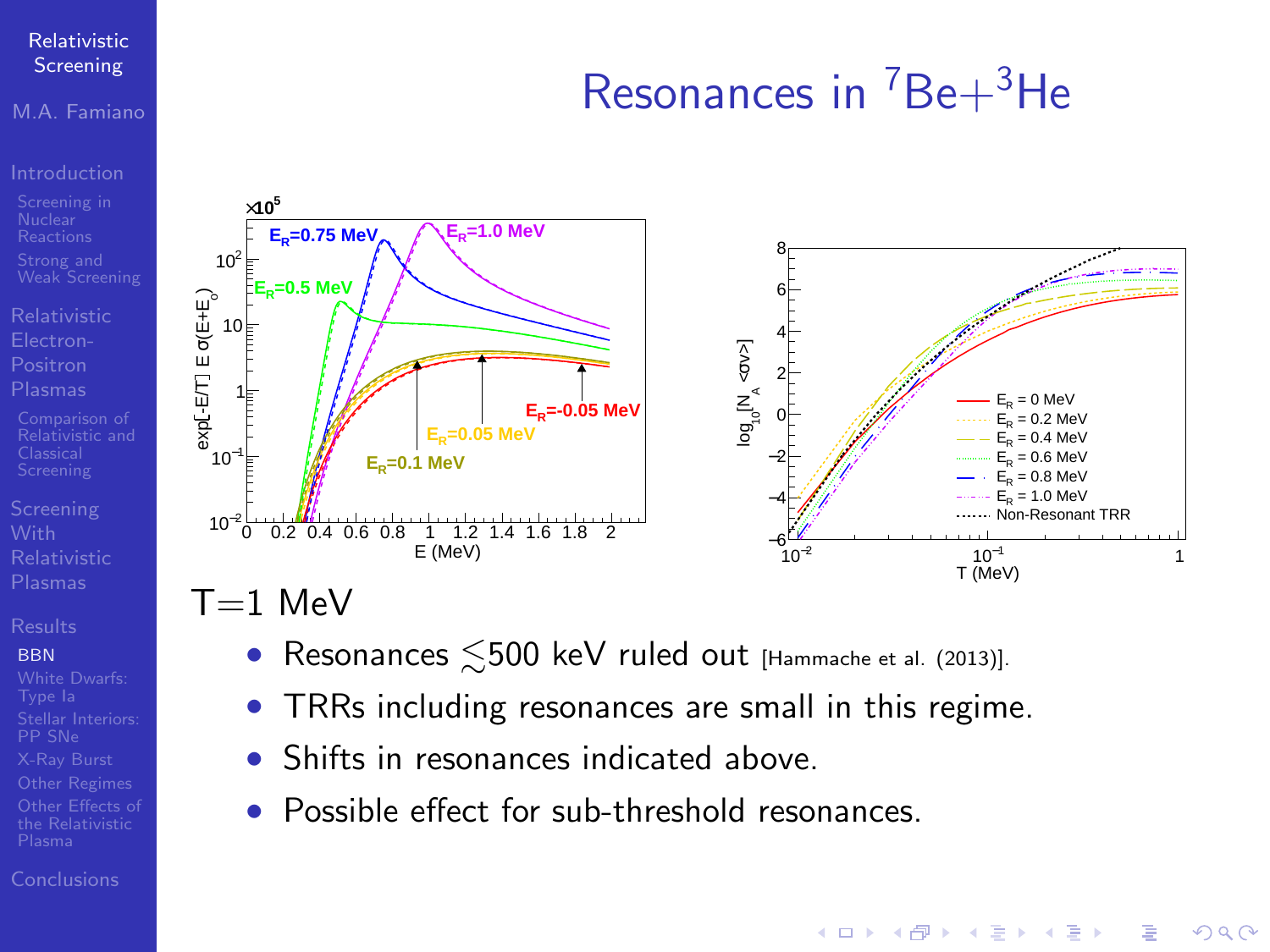M.A. Famiano

[Relativistic](#page-5-0)

### **BRN**

[Other Regimes](#page-14-0)

[Conclusions](#page-14-0)

## <span id="page-13-0"></span>Astrophysical Sites Where Plasma Screening Could Be Important



- r-Process screening effects
- x-Ray burst frequency changes
- x-Ray burst light curve changes
- More work to follow



 $\left\{ \begin{array}{ccc} \square & \rightarrow & \left\langle \begin{array}{ccc} \square & \square & \end{array} \right\rangle & \left\langle \begin{array}{ccc} \square & \bot & \end{array} \right\rangle & \left\langle \begin{array}{ccc} \square & \bot & \end{array} \right\rangle \end{array} \right.$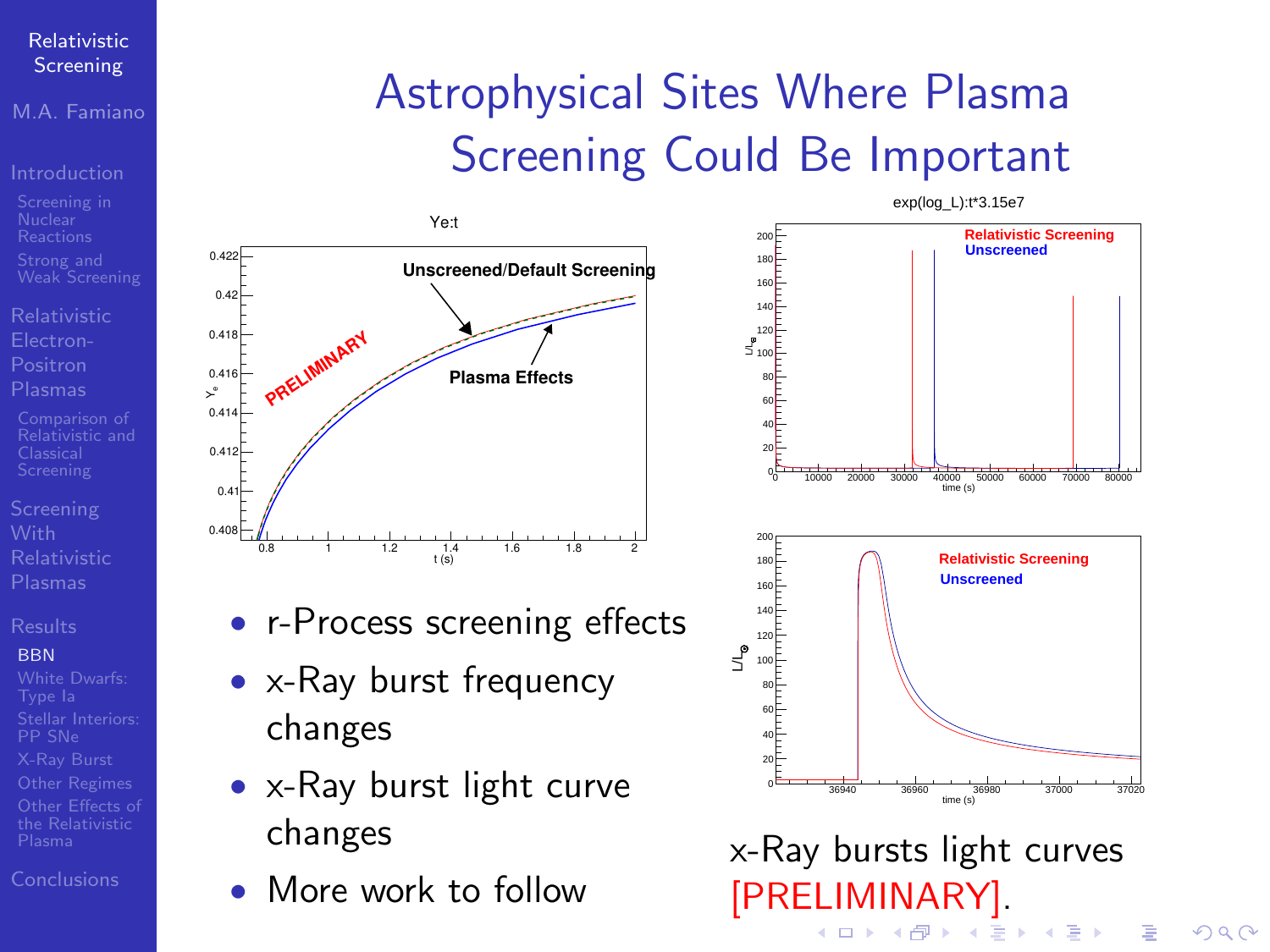### <span id="page-14-0"></span>M.A. Famiano

- 
- [Relativistic](#page-5-0) Positron
- [Relativistic and](#page-11-0)
- 
- 
- [Conclusions](#page-14-0)

## Conclusions

 $\mathbf{E} = \mathbf{A} \oplus \mathbf{A} + \mathbf{A} \oplus \mathbf{A} + \mathbf{A} \oplus \mathbf{A} + \mathbf{A} \oplus \mathbf{A} + \mathbf{A} \oplus \mathbf{A} + \mathbf{A} \oplus \mathbf{A} + \mathbf{A} \oplus \mathbf{A} + \mathbf{A} \oplus \mathbf{A} + \mathbf{A} \oplus \mathbf{A} + \mathbf{A} \oplus \mathbf{A} + \mathbf{A} \oplus \mathbf{A} + \mathbf{A} \oplus \mathbf{A} + \mathbf{A} \oplus \mathbf{A} + \mathbf{A$ 

 $2Q$ 

- Explored relativistic plasma effects in BBN.
- Continuing to work on dynamics in:
	- r-Process
	- $\bullet$  MD
	- x-Ray bursts
	- Massive stellar cores
- One really has to be careful in the intermediate screening region.

Work supported by NSF PHY-1204486 and PHY-1064280 and NAOJ Visiting Professorship